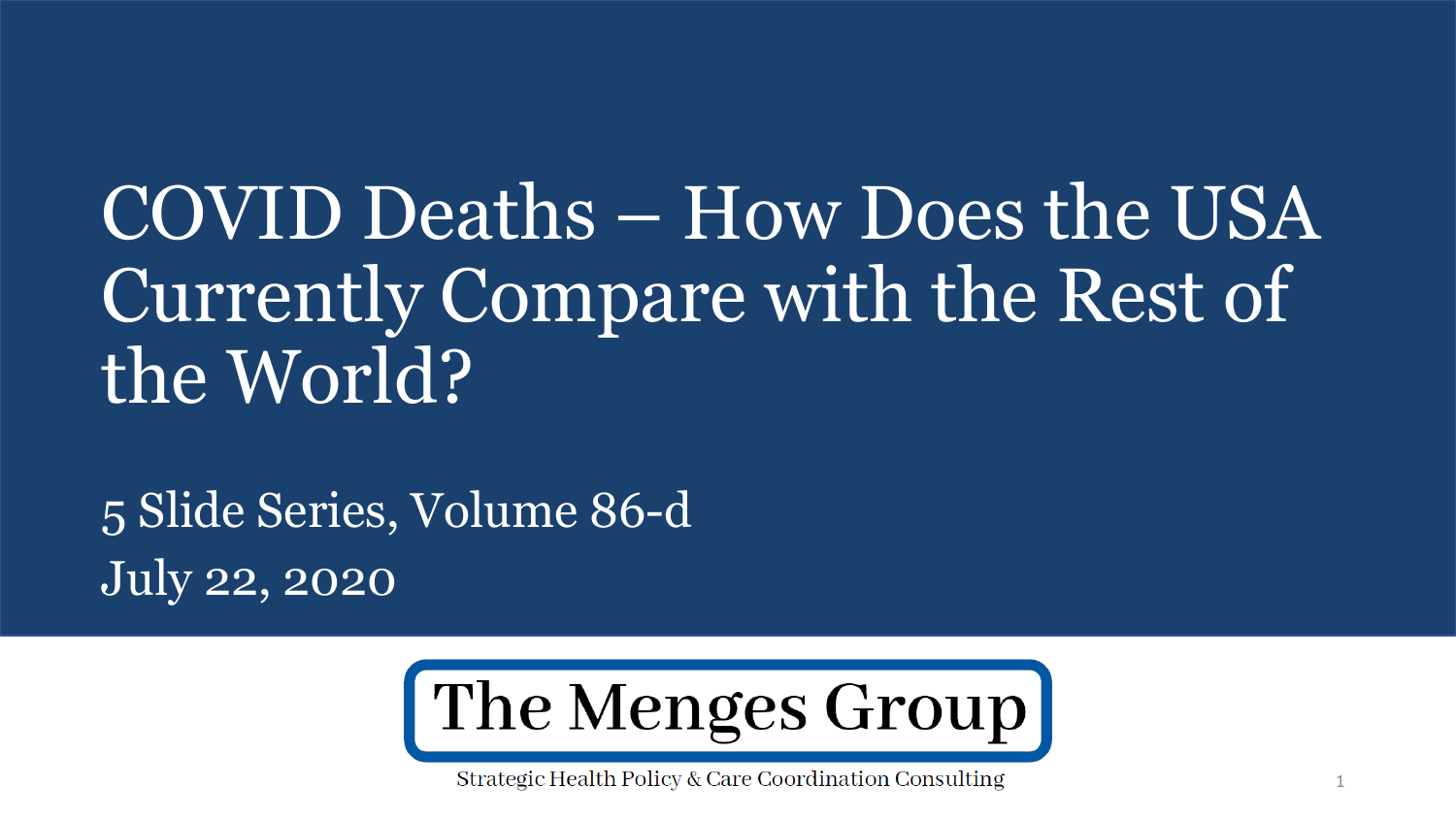## Introduction and Overview

- This edition compares USA COVID death rates (per 100,000 population) with the rest of the world. The USA does not compare favorably with other countries on this critical metric. Cumulatively through July 20, the USA rate of 42.8 COVID deaths per 100,000 population is **6.6 times higher** than the corresponding rate across the rest of the world.
- This edition represents our latest attempt to contribute sound, objective information to support effective COVID policies as well as effective individual and organizational decision-making.
- Policymakers and the public need to seek out, rely on, and disseminate accurate data and recommendations from objective scientific experts and professionals to foster optimal decision-making regarding the COVID pandemic.

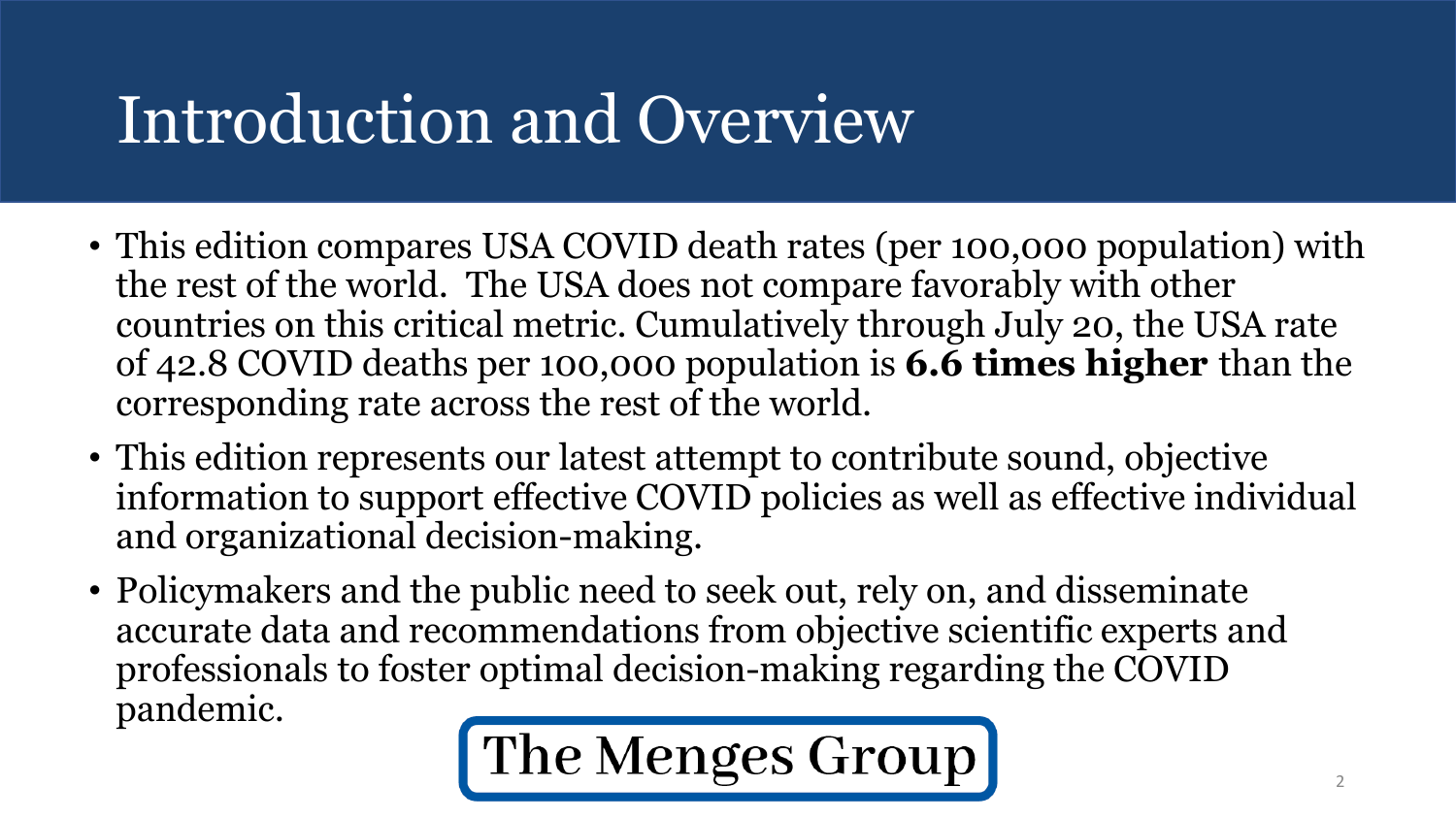#### COVID Death Rate Summary as of July 20

- The USA's COVID death rate is **5.3 times higher** than the worldwide figure, and **6.6 times**  higher than the rest of the world's death rate.
- Out of 160 countries' COVID death rates tracked by Johns Hopkins University, the USA ranks **10<sup>th</sup> highest** as of July 2

|     | Worldwide                      | ا.8 | 533% |
|-----|--------------------------------|-----|------|
|     | <b>Rest of World (non-USA)</b> | 6.5 | 663% |
|     |                                |     |      |
|     |                                |     |      |
| 20. |                                |     |      |
|     |                                |     |      |

 $|USA$  42.8

**COVID** 

**100,000** 

**Deaths per** 

**Population** 

**as of July 20**

The Menges Group

**Jurisdiction**

**USA Death** 

**Percentage of** 

**Worldwide** 

**Death Rate**

533%

**Rate as**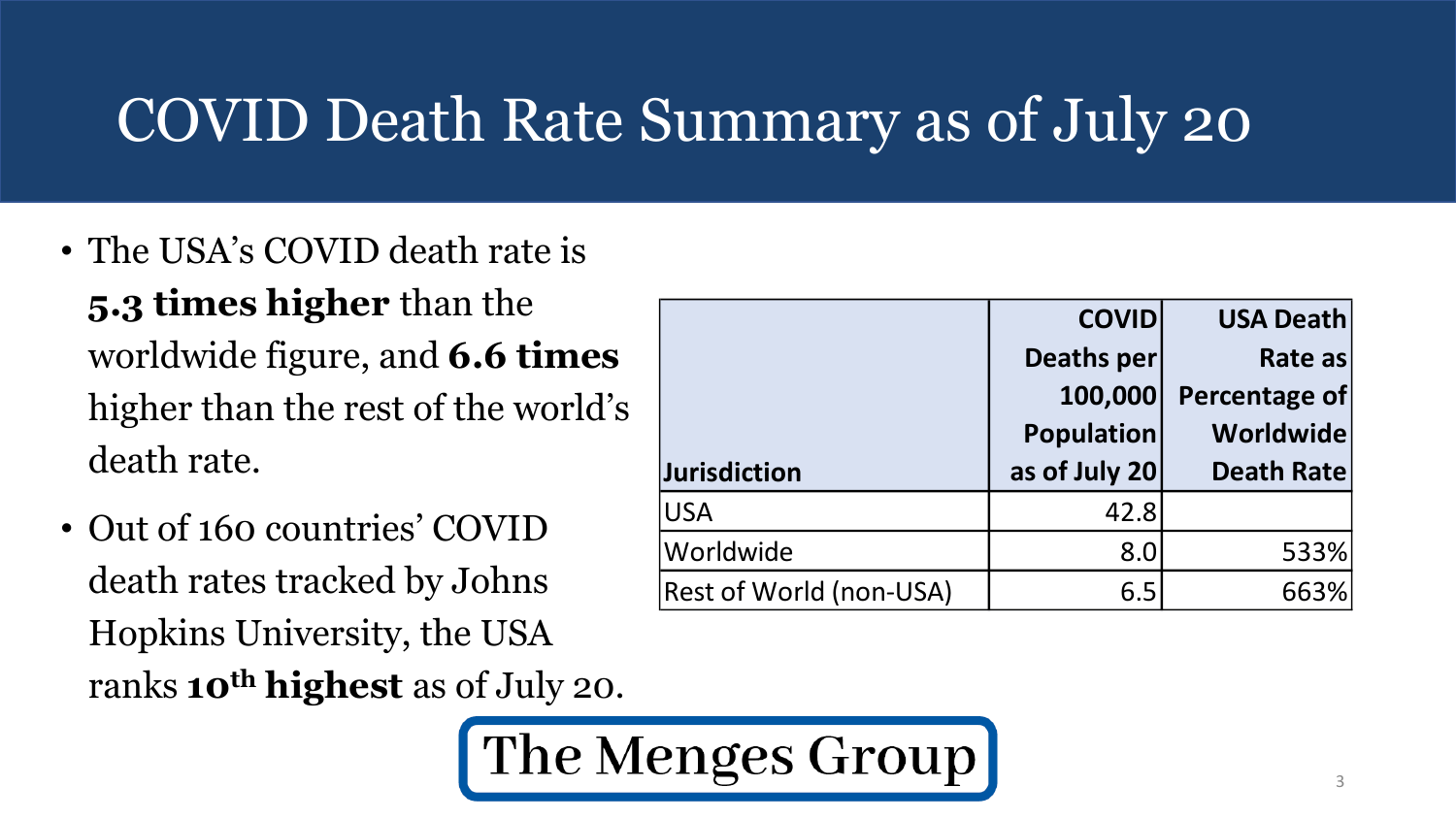#### Assessment of "Remainder of USA" Without the Most Severely Impacted States

- We also assessed the USA's COVID death rate after removing the 5 states with the highest death rates.
	- We note that in comparing countries fairly, it would be inappropriate to drop off the worst-hit regions of the USA but not exclude the worst-hit regions of the other countries. However, we nonetheless wanted to assess whether the USA compares favorably if these five states were excluded.
- The collective death rate across these 45 states (plus DC) is still **3.4 times higher** than the worldwide figure and **4.2 times higher** than the rest of the world (excluding the USA).
- The remaining 45 states' (and DC's) collective death rate would rank 17th highest among the 160 countries rated by Johns Hopkins. The USA's high death rate relative to other counties is by no means attributable to the particularly adverse experience in the northeastern portion of our country.
- 8 states are below the worldwide death rate (HI, AK, MT, WY, WV, OR, ID, UT).



|                                    |                         |                        | Death Rate as             |
|------------------------------------|-------------------------|------------------------|---------------------------|
|                                    |                         | Death Rate as          | Percentage of             |
|                                    | <b>COVID Deaths per</b> | Percentage of          | <b>Worldwide Death</b>    |
|                                    | 100,000 Population      | <b>Worldwide Death</b> | <b>Rate Excluding USA</b> |
| <b>Jurisdiction</b>                | as of July 20           | Rate as of July 20     | as of July 20             |
| <b>USA's 5 States with Highest</b> |                         |                        |                           |
| Death Rate (NY, NJ, CT, MA, RI)    | 154.9                   | 1,929%                 | 2,399%                    |
| Rest of USA                        |                         |                        |                           |
| (excluding above 5 states)         | 27.3                    | 340%                   | 423%                      |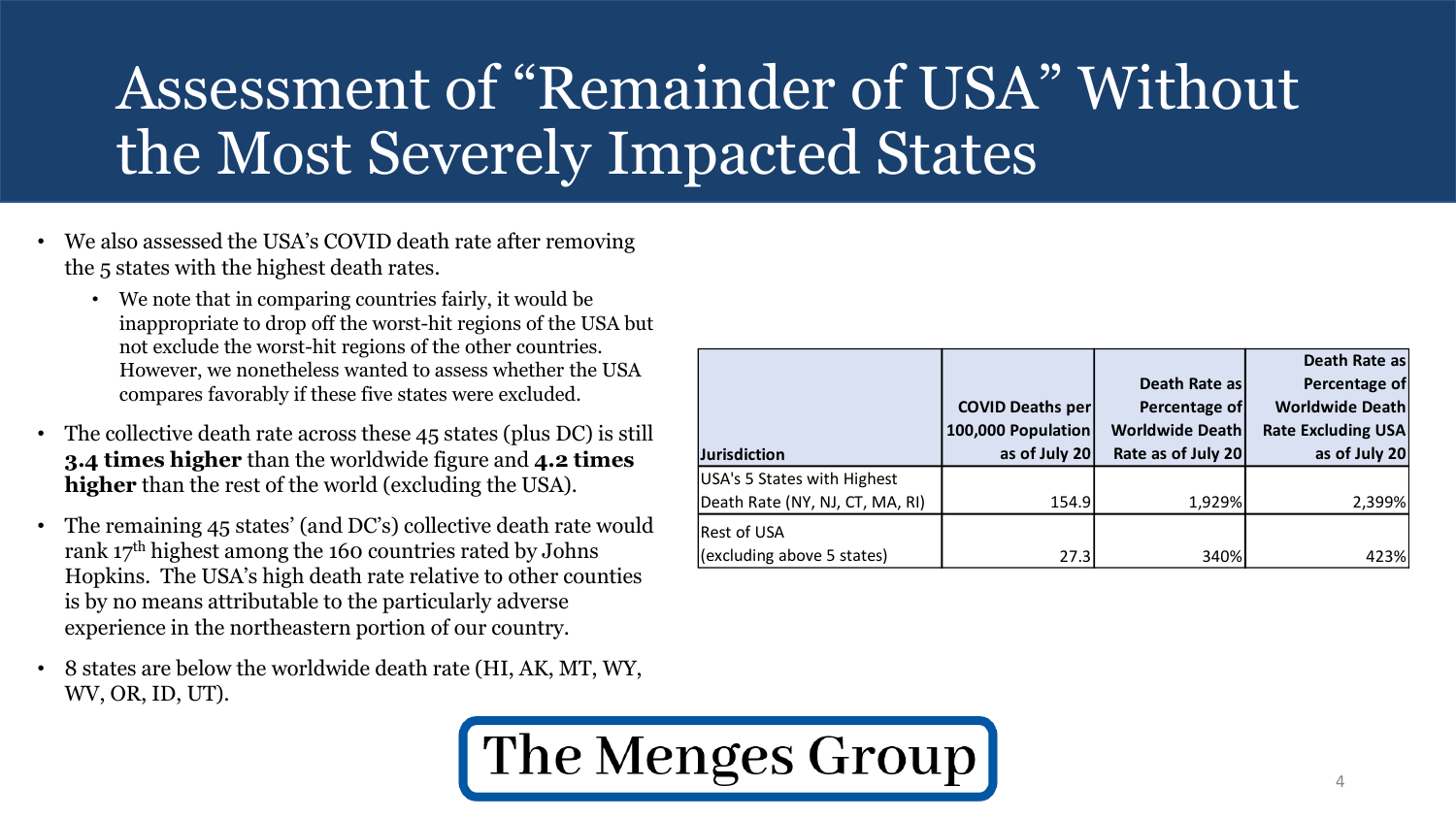### Data Commentary

- Worldwide figures are probably understated in several countries due to shortcomings in data collection and reporting, intentional suppression/mis-representation of data, or both.
	- However, we do not envision that such data issues could possibly "explain away" the roughly six-fold differential in the US death rate—the USA is clearly experiencing a disproportionately high level of deaths.
	- Also, data shortcomings and intentionally sharing inaccurate and/or misleading information is not issues that are limited to foreign nations. Much work is needed to identify and overcome this dynamic wherever it exists.
- More broadly, the degree to which many subgroups have high COVID death rates **not by a handful of percentage points but by a factor of two or more** – has significant policy and human behavior implications. As many public reports and previous editions of our 5 Slide Series have documented, the elderly population, black population, and males have a much higher COVID death rate than other demographic groups (within a baseline of the USA as a whole having a devastatingly high death rate).